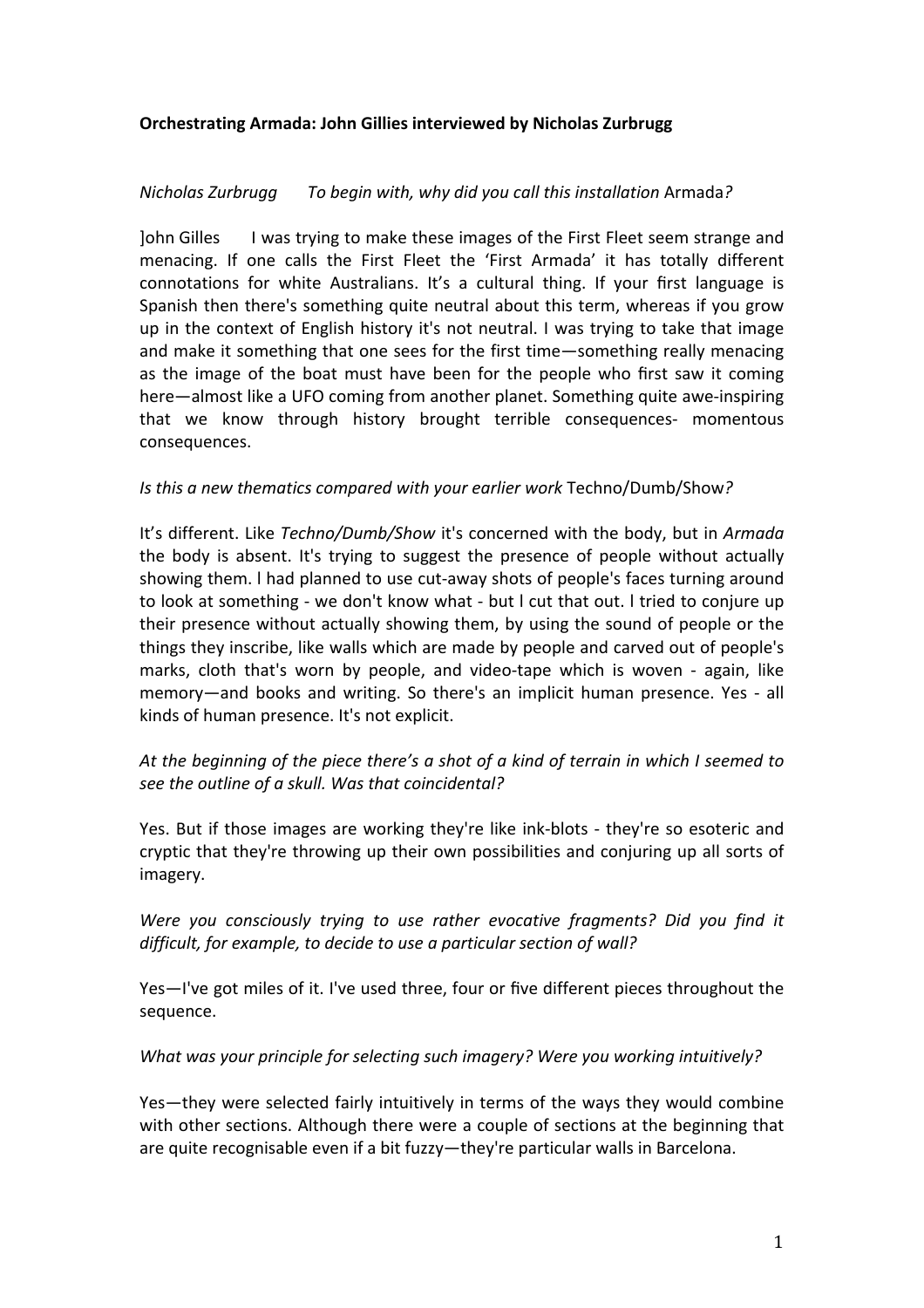*So you're looking at the resonance of objects and materials, as opposed to the kind of close-ups of individual people used in* Techno/Dumb/Show*?*

Yes, that's what I'm trying to do. I was also using the sound of short-wave radio signals to try to evoke a space where human voices exist.

*There also seems to be sequences of something a bit like electronic interference were these radio signals too?* 

In those sections I was trying as it were to grind into the image to find something - to suggest sound grinding through the videotape - rather like grinding into a wall or something like that. That's the reason for that image of the video scraping backwards and forwards, then breaking apart.

*What* was the function of the images of pages from the Bible? Were these evoking *textual signals and the printed voice?*

Yes, but it's not in English. I didn't specifically want people to read it, which is why these images are moving so fast. It's also another form of mark that human beings have made - the ships brought books and they have a certain kind of power- they're memory systems.

So the whole installation is about time, inscription, power and memory?

Yes. The screen upon which the piece is projected in the installation is actually made of sail-cloth, so that it's projected upon a sail - although that's not totally obvious which is another kind of wall.

*To* some extent Armada makes me think a bit of Michael Snow's Wavelength in the *sense that* Wavelength *also combines the experience of looking at a nautical image* and looking at a wall although obviously using colour.

I think *Wavelength* is really amazing - for me it's one of the key filmic works. Spielberg has even said that as well!

Although you're obviously doing something very different in terms of the evocative *quality* of the piece's various inscriptions and perhaps in terms of the austerity of the *images* of ships which almost seem to tough but never quite do so. Did you begin by *making the installation's image-track or its soundtrack, or did you produce both at the some time?*

The images were done first, and then we constructed the soundtrack last Saturday using the Queensland Conservatorium's studio.

Are you happy with the soundtrack?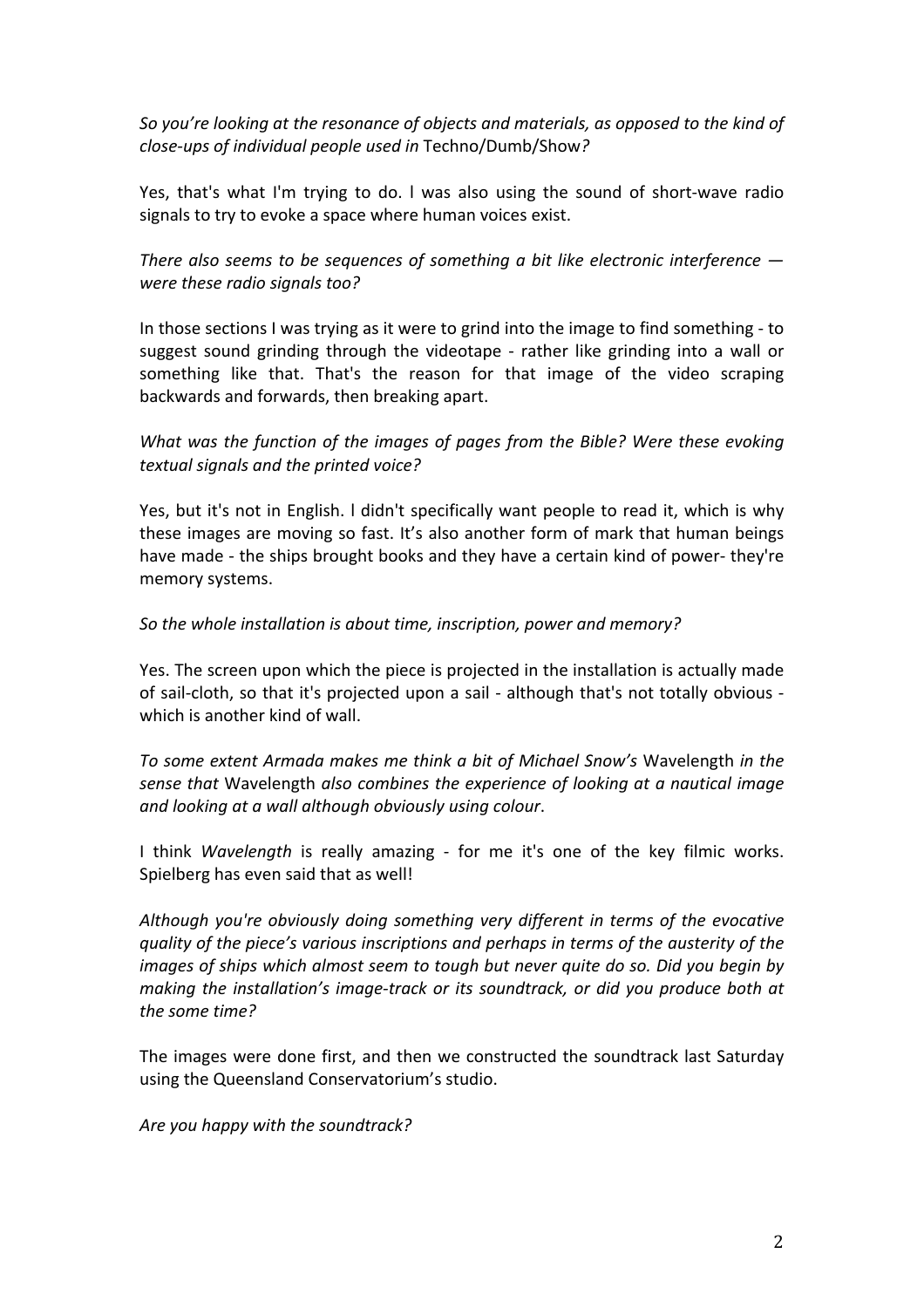I'd like to re-work it. You really need to hear it back in a big space like the Queensland College of Art Gallery to hear what the outer limits are. I'd like to go back and re-mix it slightly and add some things to it.

*Armada's rapid sequence of images and sounds seem to have something of the percussive visual and sonic quality of Anthony Batch, William Burroughs and Brion Gysin's* Towers Open Fire *and* The Cut Ups.

Yes. The work that I do - like that of a lot of people, perhaps - is post-cut-up in a sense.

## *How do you feel your work differs from these early cut-up films?*

It's more eclectic in its language, and I'm not afraid of using quite conventional shot structures sometimes. In *Techno/Dumb/Show* there are a couple of scenes that are constructed like classic narrative cinema. I use any device that's appropriate. Whereas in the cut-up work I think they were trying to develop a new kind of language that was very, very specific. And they did so.

The railway sequence in Armada seems to typify your use of what one might think of as samplings of 'older' cinematic language. How were these sequences put together *and how did you envisage their function?*

It's not old footage, it just looks like old footage - it's just the way I've shot it. The sound of the train there was actually mixed with a contemporary train as well because I didn't want to push it all into the past. It was above all a reference to the industrial revolution, clocks and the regimentation of time. On one level, the reason Europeans came to Australia was because of the industrial revolution - because of all the changes that it brought about. And the method by which the English State was able to colonise the world was through clocks - they were able to measure time by Greenwich Meantime anywhere in the world. The dominance of time was their basic technology.

*In a way, the train sequence reminded me a bit of an old Ealing Studios comedy - The Ladykillers - in which a gang of incompetent crooks and up killing on another. Every time* a *train* is heard to go by their house it signifies that another body is about to be *dropped over a bridge, onto passing trucks.* 

That's interesting, because in Armada each time the train sequence happens, a murder has in fact taken place. Both industrialization and colonization imply a murder—literally.

### So the image of the Union Jack spinning round represents the colonial machine?

And the industrial revolution machine. The Union lack tums into an infernal machine—the kind of thing Blake might have written about. The dominance of time seemed to me to be a particularly Protestant thing. I spent half a day in a Brisbane